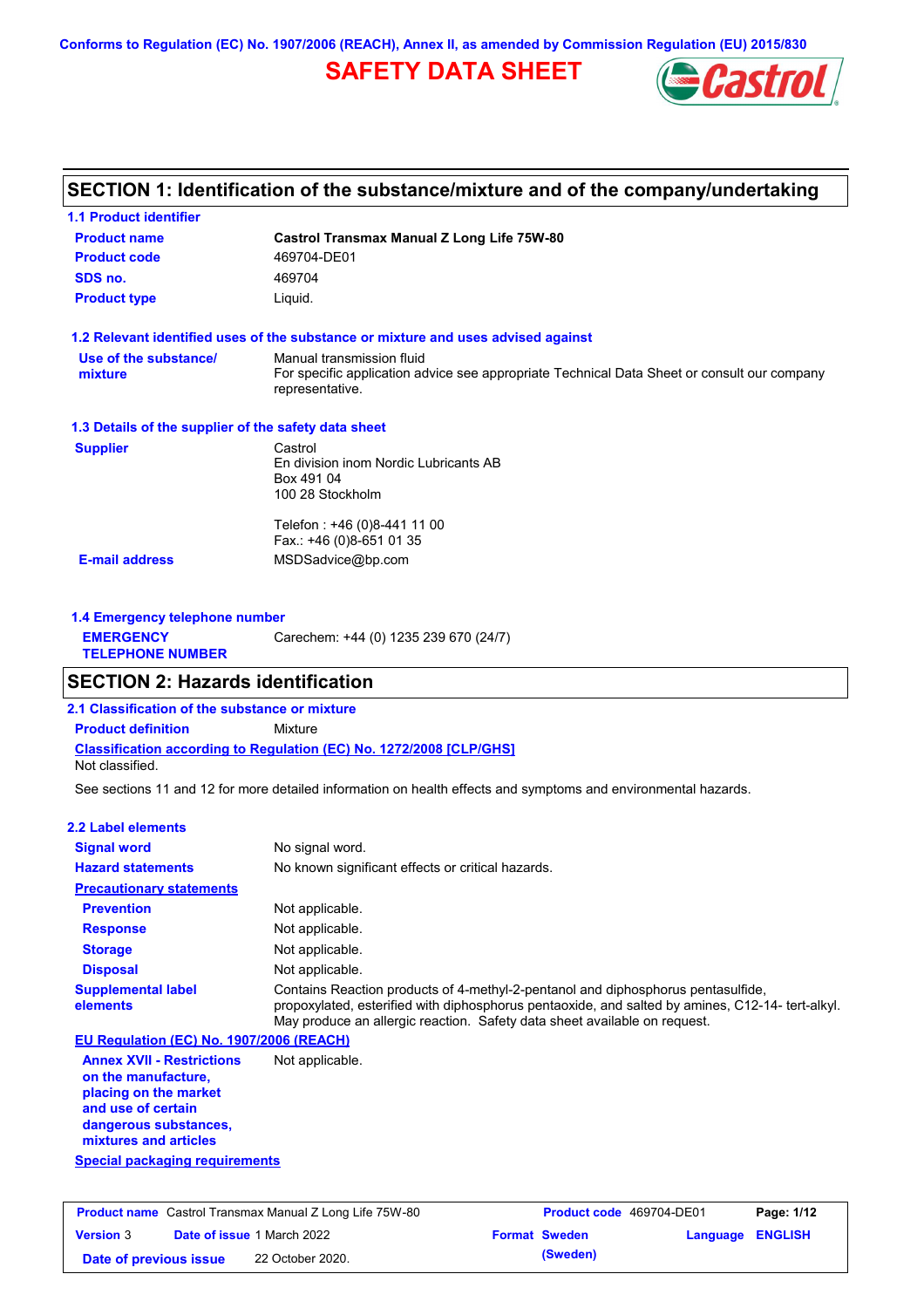## **SECTION 2: Hazards identification**

| <b>Containers to be fitted</b><br>with child-resistant<br>fastenings                                                     | Not applicable.                                                                                               |
|--------------------------------------------------------------------------------------------------------------------------|---------------------------------------------------------------------------------------------------------------|
| <b>Tactile warning of danger</b>                                                                                         | Not applicable.                                                                                               |
| 2.3 Other hazards                                                                                                        |                                                                                                               |
| <b>Results of PBT and vPvB</b><br>assessment                                                                             | Product does not meet the criteria for PBT or vPvB according to Regulation (EC) No. 1907/2006,<br>Annex XIII. |
| <b>Product meets the criteria</b><br>for PBT or vPvB according<br>to Regulation (EC) No.<br><b>1907/2006, Annex XIII</b> | This mixture does not contain any substances that are assessed to be a PBT or a vPvB.                         |
| Other hazards which do<br>not result in classification                                                                   | Defatting to the skin.                                                                                        |

### **SECTION 3: Composition/information on ingredients**

Mixture

#### **3.2 Mixtures**

#### **Product definition**

Synthetic base stock. Proprietary performance additives.

| <b>Product/ingredient</b><br>name                                                                                                                                                    | <b>Identifiers</b>                                                                      | %   | <b>Regulation (EC) No.</b><br>1272/2008 [CLP]                                              | <b>Type</b> |
|--------------------------------------------------------------------------------------------------------------------------------------------------------------------------------------|-----------------------------------------------------------------------------------------|-----|--------------------------------------------------------------------------------------------|-------------|
| Dec-1-ene, homopolymer,<br>hydrogenated Dec-1-ene, oligomers,<br>hydrogenated                                                                                                        | REACH #: 01-2119486452-34 ≥75 - ≤90<br>EC: 500-183-1<br>CAS: 68037-01-4                 |     | Not classified.                                                                            | $[2]$       |
| Distillates (petroleum), hydrotreated<br>heavy paraffinic                                                                                                                            | REACH #: 01-2119484627-25 ≤3<br>EC: 265-157-1<br>CAS: 64742-54-7<br>Index: 649-467-00-8 |     | Asp. Tox. 1, H304                                                                          | [1] [2]     |
| Distillates (petroleum), solvent-<br>dewaxed heavy paraffinic                                                                                                                        | REACH #: 01-2119471299-27<br>EC: 265-169-7<br>CAS: 64742-65-0<br>Index: 649-474-00-6    | -≤3 | Asp. Tox. 1, H304                                                                          | [1] [2]     |
| Distillates (petroleum), hydrotreated<br>light paraffinic                                                                                                                            | REACH #: 01-2119487077-29 ≤3<br>EC: 265-158-7<br>CAS: 64742-55-8<br>Index: 649-468-00-3 |     | Asp. Tox. 1, H304                                                                          | [1] [2]     |
| Distillates (petroleum), solvent-<br>dewaxed light paraffinic                                                                                                                        | REACH #: 01-2119480132-48 ≤3<br>EC: 265-159-2<br>CAS: 64742-56-9<br>Index: 649-469-00-9 |     | Asp. Tox. 1, H304                                                                          | [1] [2]     |
| Reaction products of 4-methyl-<br>2-pentanol and diphosphorus<br>pentasulfide, propoxylated, esterified<br>with diphosphorus pentaoxide, and<br>salted by amines, C12-14- tert-alkyl | REACH #: 01-2119493620-38<br>$EC: -$<br>$CAS. -$                                        | -≺1 | Acute Tox. 4, H302<br>Eye Irrit. 2, H319<br>Skin Sens. 1B, H317<br>Aquatic Chronic 2, H411 | $[1]$       |

#### **See Section 16 for the full text of the H statements declared above.**

**Type** 

[1] Substance classified with a health or environmental hazard

[2] Substance with a workplace exposure limit

[3] Substance meets the criteria for PBT according to Regulation (EC) No. 1907/2006, Annex XIII

[4] Substance meets the criteria for vPvB according to Regulation (EC) No. 1907/2006, Annex XIII

[5] Substance of equivalent concern

[6] Additional disclosure due to company policy

Occupational exposure limits, if available, are listed in Section 8.

| <b>Product name</b> Castrol Transmax Manual Z Long Life 75W-80 |  | <b>Product code</b> 469704-DE01   |  | Page: 2/12           |                         |  |
|----------------------------------------------------------------|--|-----------------------------------|--|----------------------|-------------------------|--|
| <b>Version 3</b>                                               |  | <b>Date of issue 1 March 2022</b> |  | <b>Format Sweden</b> | <b>Language ENGLISH</b> |  |
| Date of previous issue                                         |  | 22 October 2020.                  |  | (Sweden)             |                         |  |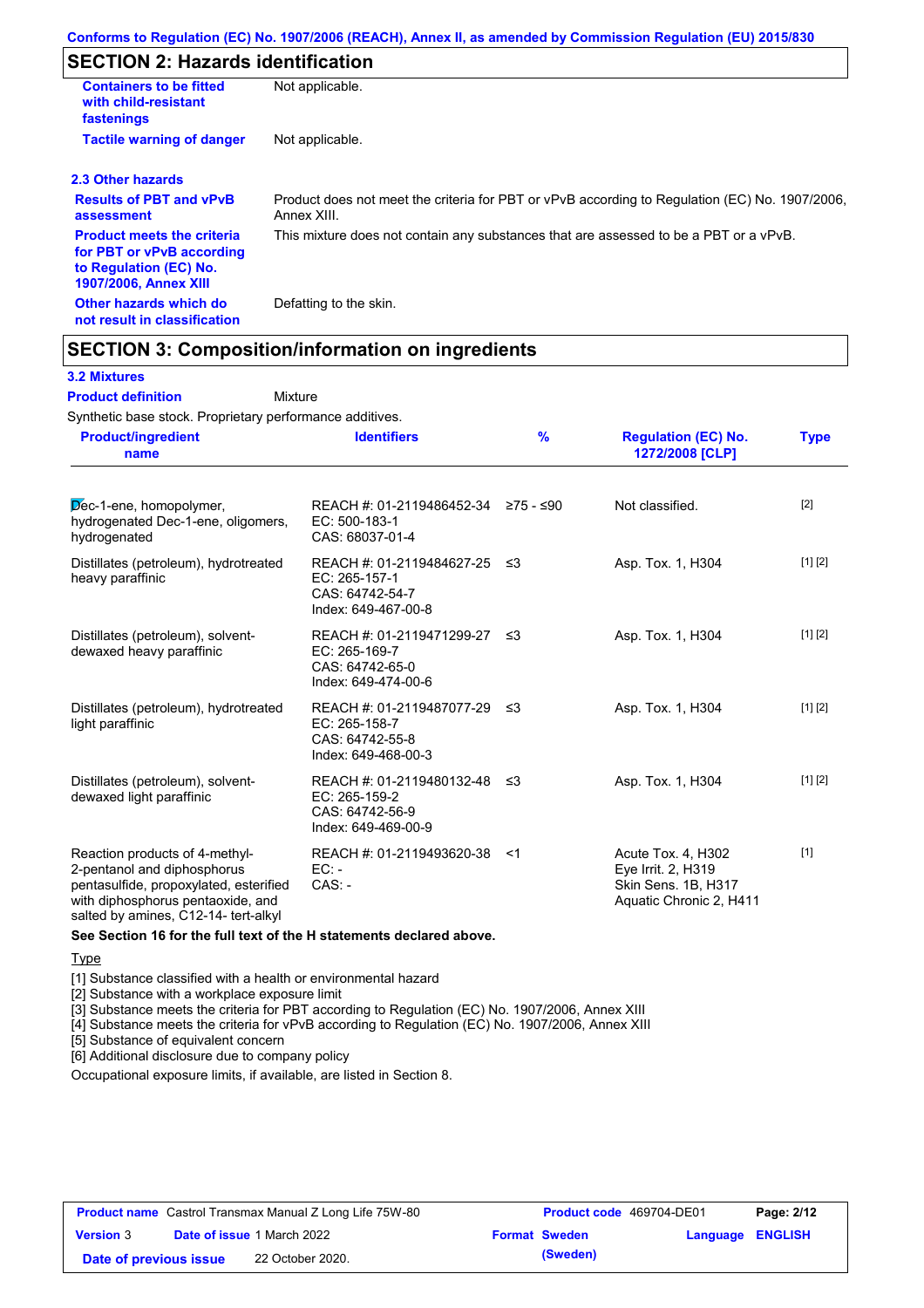## **SECTION 4: First aid measures**

| <b>4.1 Description of first aid measures</b> |                                                                                                                                                                                                                                         |
|----------------------------------------------|-----------------------------------------------------------------------------------------------------------------------------------------------------------------------------------------------------------------------------------------|
| Eye contact                                  | In case of contact, immediately flush eyes with plenty of water for at least 15 minutes. Eyelids<br>should be held away from the eyeball to ensure thorough rinsing. Check for and remove any<br>contact lenses. Get medical attention. |
| <b>Skin contact</b>                          | Wash skin thoroughly with soap and water or use recognised skin cleanser. Remove<br>contaminated clothing and shoes. Wash clothing before reuse. Clean shoes thoroughly before<br>reuse. Get medical attention if irritation develops.  |
| <b>Inhalation</b>                            | If inhaled, remove to fresh air. Get medical attention if symptoms occur.                                                                                                                                                               |
| <b>Ingestion</b>                             | Do not induce vomiting unless directed to do so by medical personnel. Get medical attention if<br>symptoms occur.                                                                                                                       |
| <b>Protection of first-aiders</b>            | No action shall be taken involving any personal risk or without suitable training.                                                                                                                                                      |

#### **4.2 Most important symptoms and effects, both acute and delayed**

See Section 11 for more detailed information on health effects and symptoms.

### **Potential acute health effects**

| <b>Inhalation</b>   | Vapour inhalation under ambient conditions is not normally a problem due to low vapour<br>pressure.               |
|---------------------|-------------------------------------------------------------------------------------------------------------------|
| <b>Ingestion</b>    | No known significant effects or critical hazards.                                                                 |
| <b>Skin contact</b> | Defatting to the skin. May cause skin dryness and irritation.                                                     |
| Eye contact         | No known significant effects or critical hazards.                                                                 |
|                     | Delayed and immediate effects as well as chronic effects from short and long-term exposure                        |
| <b>Inhalation</b>   | Overexposure to the inhalation of airborne droplets or aerosols may cause irritation of the<br>respiratory tract. |
| <b>Ingestion</b>    | Ingestion of large quantities may cause nausea and diarrhoea.                                                     |
| <b>Skin contact</b> | Prolonged or repeated contact can defat the skin and lead to irritation and/or dermatitis.                        |
| Eye contact         | Potential risk of transient stinging or redness if accidental eye contact occurs.                                 |

#### **4.3 Indication of any immediate medical attention and special treatment needed**

**Notes to physician** Treatment should in general be symptomatic and directed to relieving any effects.

## **SECTION 5: Firefighting measures**

| 5.1 Extinguishing media                                                                                                                                                                                                                           |                                                                                                                                                                                                                                                                                                                                                                   |
|---------------------------------------------------------------------------------------------------------------------------------------------------------------------------------------------------------------------------------------------------|-------------------------------------------------------------------------------------------------------------------------------------------------------------------------------------------------------------------------------------------------------------------------------------------------------------------------------------------------------------------|
| <b>Suitable extinguishing</b><br>media                                                                                                                                                                                                            | In case of fire, use foam, dry chemical or carbon dioxide extinguisher or spray.                                                                                                                                                                                                                                                                                  |
| <b>Unsuitable extinguishing</b><br>media                                                                                                                                                                                                          | Do not use water jet. The use of a water jet may cause the fire to spread by splashing the<br>burning product.                                                                                                                                                                                                                                                    |
| 5.2 Special hazards arising from the substance or mixture                                                                                                                                                                                         |                                                                                                                                                                                                                                                                                                                                                                   |
| <b>Hazards from the</b><br>substance or mixture                                                                                                                                                                                                   | In a fire or if heated, a pressure increase will occur and the container may burst.                                                                                                                                                                                                                                                                               |
| <b>Hazardous combustion</b><br>products                                                                                                                                                                                                           | Combustion products may include the following:<br>carbon oxides $(CO, CO2)$ (carbon monoxide, carbon dioxide)                                                                                                                                                                                                                                                     |
| 5.3 Advice for firefighters                                                                                                                                                                                                                       |                                                                                                                                                                                                                                                                                                                                                                   |
| No action shall be taken involving any personal risk or without suitable training. Promptly<br><b>Special precautions for</b><br>isolate the scene by removing all persons from the vicinity of the incident if there is a fire.<br>fire-fighters |                                                                                                                                                                                                                                                                                                                                                                   |
| <b>Special protective</b><br>equipment for fire-fighters                                                                                                                                                                                          | Fire-fighters should wear appropriate protective equipment and self-contained breathing<br>apparatus (SCBA) with a full face-piece operated in positive pressure mode. Clothing for fire-<br>fighters (including helmets, protective boots and gloves) conforming to European standard EN<br>469 will provide a basic level of protection for chemical incidents. |

## **SECTION 6: Accidental release measures**

### **6.1 Personal precautions, protective equipment and emergency procedures**

| For non-emergency<br>personnel                                 | No action shall be taken involving any personal risk or without suitable training. Evacuate<br>surrounding areas. Keep unnecessary and unprotected personnel from entering. Do not touch<br>or walk through spilt material. Floors may be slippery; use care to avoid falling. Put on<br>appropriate personal protective equipment. |                                 |          |                |
|----------------------------------------------------------------|-------------------------------------------------------------------------------------------------------------------------------------------------------------------------------------------------------------------------------------------------------------------------------------------------------------------------------------|---------------------------------|----------|----------------|
| For emergency responders                                       | If specialised clothing is required to deal with the spillage, take note of any information in<br>Section 8 on suitable and unsuitable materials. See also the information in "For non-<br>emergency personnel".                                                                                                                    |                                 |          |                |
| <b>Product name</b> Castrol Transmax Manual Z Long Life 75W-80 |                                                                                                                                                                                                                                                                                                                                     | <b>Product code</b> 469704-DE01 |          | Page: 3/12     |
| <b>Version 3</b><br>Date of issue 1 March 2022                 |                                                                                                                                                                                                                                                                                                                                     | <b>Format Sweden</b>            | Language | <b>ENGLISH</b> |
| Date of previous issue                                         | 22 October 2020.                                                                                                                                                                                                                                                                                                                    | (Sweden)                        |          |                |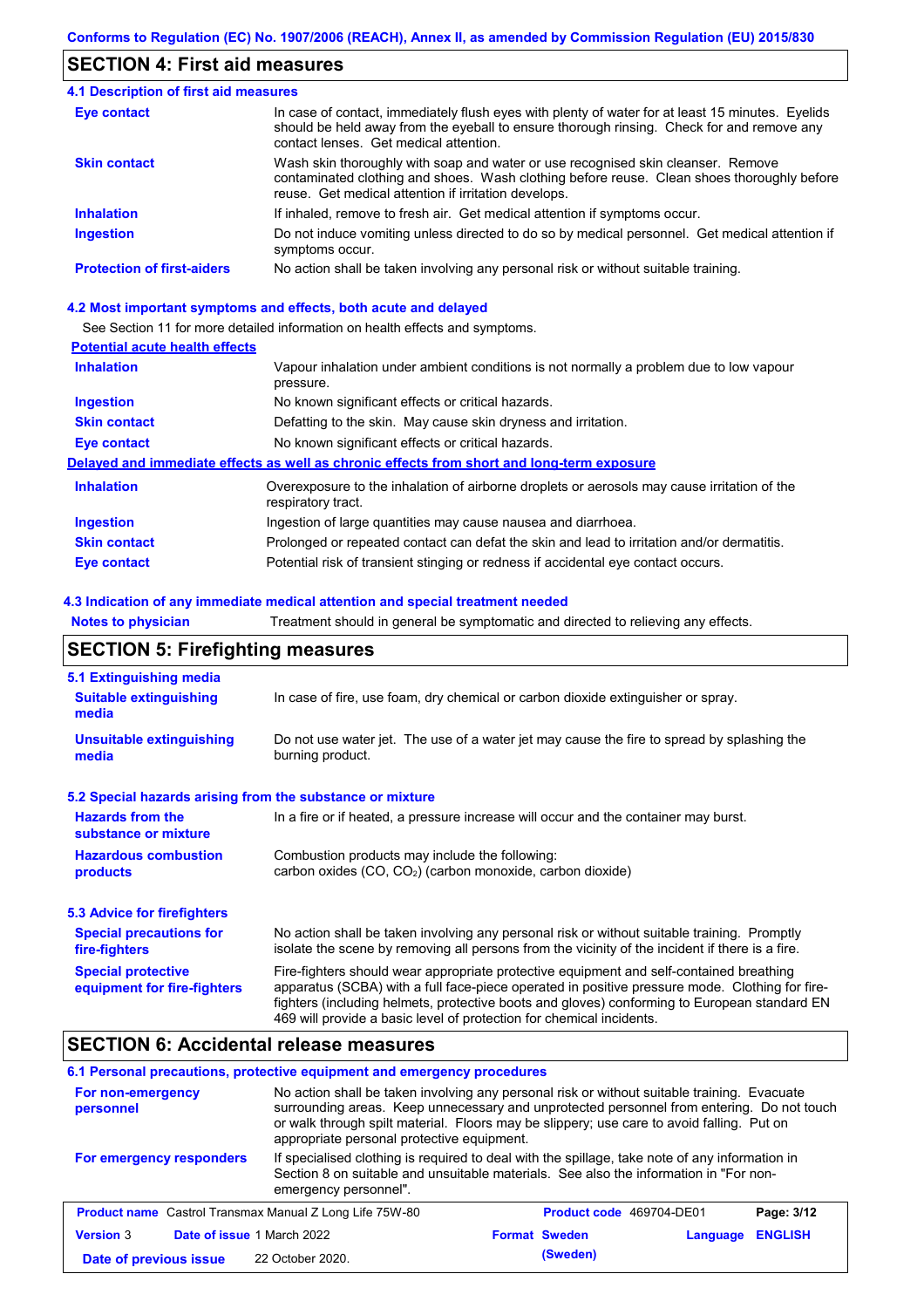## **SECTION 6: Accidental release measures**

| <b>6.2 Environmental</b><br>precautions   | Avoid dispersal of spilt material and runoff and contact with soil, waterways, drains and sewers.<br>Inform the relevant authorities if the product has caused environmental pollution (sewers,<br>waterways, soil or air).                                                                                                                                                                    |
|-------------------------------------------|------------------------------------------------------------------------------------------------------------------------------------------------------------------------------------------------------------------------------------------------------------------------------------------------------------------------------------------------------------------------------------------------|
|                                           | 6.3 Methods and material for containment and cleaning up                                                                                                                                                                                                                                                                                                                                       |
| <b>Small spill</b>                        | Stop leak if without risk. Move containers from spill area. Absorb with an inert material and<br>place in an appropriate waste disposal container. Dispose of via a licensed waste disposal<br>contractor.                                                                                                                                                                                     |
| Large spill                               | Stop leak if without risk. Move containers from spill area. Prevent entry into sewers, water<br>courses, basements or confined areas. Contain and collect spillage with non-combustible,<br>absorbent material e.g. sand, earth, vermiculite or diatomaceous earth and place in container<br>for disposal according to local regulations. Dispose of via a licensed waste disposal contractor. |
| 6.4 Reference to other<br><b>sections</b> | See Section 1 for emergency contact information.<br>See Section 5 for firefighting measures.<br>See Section 8 for information on appropriate personal protective equipment.<br>See Section 12 for environmental precautions.<br>See Section 13 for additional waste treatment information.                                                                                                     |
| <b>SECTION 7: Handling and storage</b>    |                                                                                                                                                                                                                                                                                                                                                                                                |

### **7.1 Precautions for safe handling**

| <b>Protective measures</b>                                                    | Put on appropriate personal protective equipment.                                                                                                                                                                                                                                                                                                                                                                                                                                        |
|-------------------------------------------------------------------------------|------------------------------------------------------------------------------------------------------------------------------------------------------------------------------------------------------------------------------------------------------------------------------------------------------------------------------------------------------------------------------------------------------------------------------------------------------------------------------------------|
| <b>Advice on general</b><br>occupational hygiene                              | Eating, drinking and smoking should be prohibited in areas where this material is handled,<br>stored and processed. Wash thoroughly after handling. Remove contaminated clothing and<br>protective equipment before entering eating areas. See also Section 8 for additional<br>information on hygiene measures.                                                                                                                                                                         |
| <b>7.2 Conditions for safe</b><br>storage, including any<br>incompatibilities | Store in accordance with local regulations. Store in a dry, cool and well-ventilated area, away<br>from incompatible materials (see Section 10). Keep away from heat and direct sunlight. Keep<br>container tightly closed and sealed until ready for use. Containers that have been opened must<br>be carefully resealed and kept upright to prevent leakage. Store and use only in equipment/<br>containers designed for use with this product. Do not store in unlabelled containers. |
| <b>Not suitable</b>                                                           | Prolonged exposure to elevated temperature                                                                                                                                                                                                                                                                                                                                                                                                                                               |
| 7.3 Specific end use(s)                                                       |                                                                                                                                                                                                                                                                                                                                                                                                                                                                                          |

See section 1.2 and Exposure scenarios in annex, if applicable.

**Recommendations**

**SECTION 8: Exposure controls/personal protection**

### **8.1 Control parameters**

|  | <b>Occupational exposure limits</b> |  |
|--|-------------------------------------|--|

| <b>Product/ingredient name</b>                               | <b>Exposure limit values</b>                                                                                                                                                                                               |
|--------------------------------------------------------------|----------------------------------------------------------------------------------------------------------------------------------------------------------------------------------------------------------------------------|
| oligomers, hydrogenated                                      | Dec-1-ene, homopolymer, hydrogenated Dec-1-ene, Work environment authority Regulation 2020:6 (Sweden).                                                                                                                     |
|                                                              | TWA: 1 mg/m <sup>3</sup> 8 hours. Issued/Revised: 8/1996 Form: mist and fume<br>STEL: 3 mg/m <sup>3</sup> 15 minutes. Issued/Revised: 8/1996 Form: mist and fume                                                           |
| Distillates (petroleum), hydrotreated heavy paraffinic       | Work environment authority Regulation 2020:6 (Sweden).<br>TWA: 1 mg/m <sup>3</sup> 8 hours. Issued/Revised: 8/1996 Form: mist and fume<br>STEL: 3 mg/m <sup>3</sup> 15 minutes. Issued/Revised: 8/1996 Form: mist and fume |
| Distillates (petroleum), solvent-dewaxed heavy<br>paraffinic | Work environment authority Regulation 2020:6 (Sweden).<br>TWA: 1 mg/m <sup>3</sup> 8 hours. Issued/Revised: 8/1996 Form: mist and fume<br>STEL: 3 mg/m <sup>3</sup> 15 minutes. Issued/Revised: 8/1996 Form: mist and fume |
| Distillates (petroleum), hydrotreated light paraffinic       | Work environment authority Regulation 2020:6 (Sweden).<br>TWA: 1 mg/m <sup>3</sup> 8 hours. Issued/Revised: 8/1996 Form: mist and fume<br>STEL: 3 mg/m <sup>3</sup> 15 minutes. Issued/Revised: 8/1996 Form: mist and fume |
| Distillates (petroleum), solvent-dewaxed light<br>paraffinic | Work environment authority Regulation 2020:6 (Sweden).<br>TWA: 1 mg/m <sup>3</sup> 8 hours. Issued/Revised: 8/1996 Form: mist and fume<br>STEL: 3 mg/m <sup>3</sup> 15 minutes. Issued/Revised: 8/1996 Form: mist and fume |

|                        | <b>Product name</b> Castrol Transmax Manual Z Long Life 75W-80 | <b>Product code</b> 469704-DE01 |                         | Page: 4/12 |
|------------------------|----------------------------------------------------------------|---------------------------------|-------------------------|------------|
| <b>Version 3</b>       | <b>Date of issue 1 March 2022</b>                              | <b>Format Sweden</b>            | <b>Language ENGLISH</b> |            |
| Date of previous issue | 22 October 2020.                                               | (Sweden)                        |                         |            |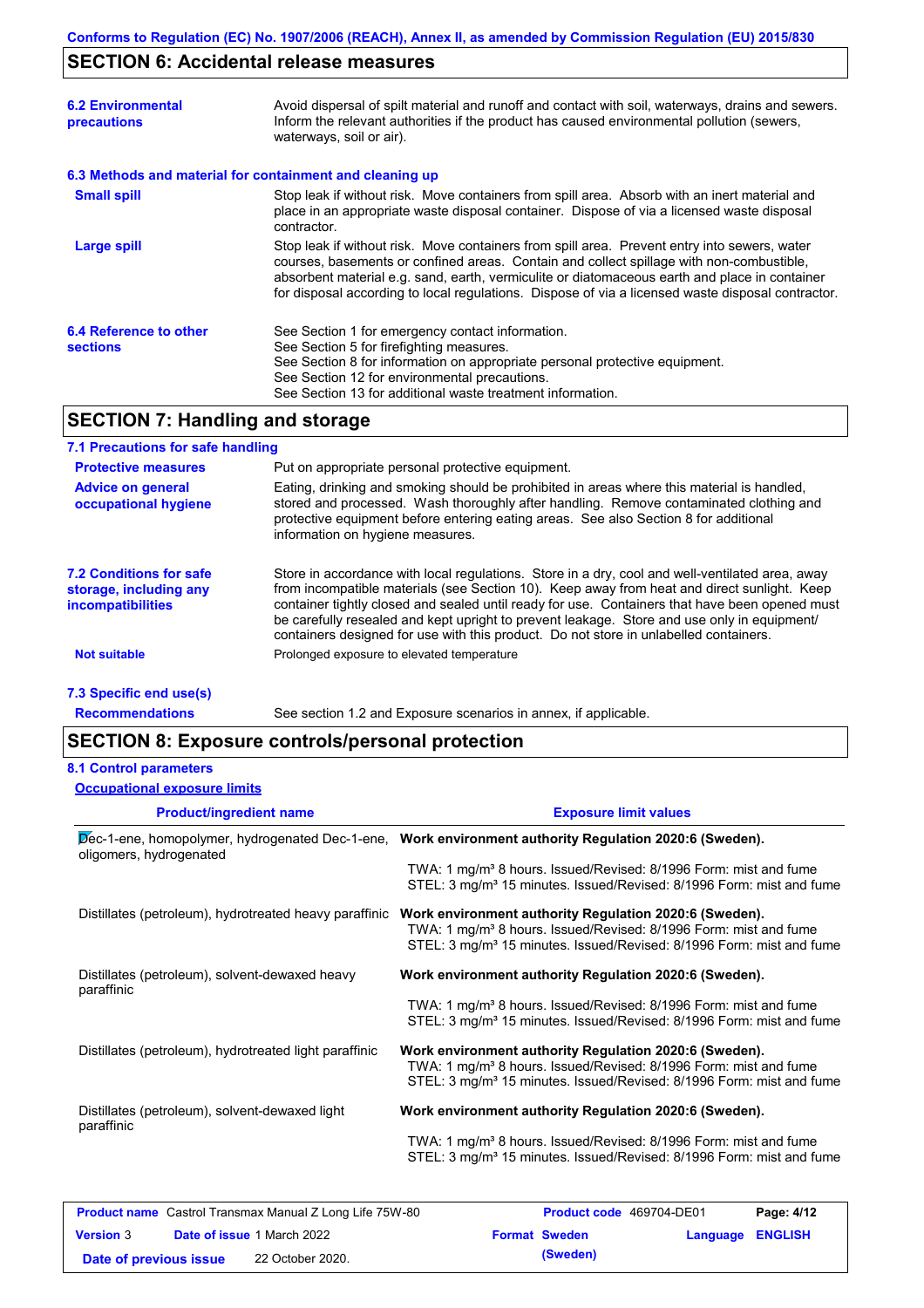## **SECTION 8: Exposure controls/personal protection**

Whilst specific OELs for certain components may be shown in this section, other components may be present in any mist, vapour or dust produced. Therefore, the specific OELs may not be applicable to the product as a whole and are provided for guidance only.

| <b>Recommended monitoring</b><br>procedures          | If this product contains ingredients with exposure limits, personal, workplace atmosphere or<br>biological monitoring may be required to determine the effectiveness of the ventilation or other<br>control measures and/or the necessity to use respiratory protective equipment. Reference<br>should be made to monitoring standards, such as the following: European Standard EN 689<br>(Workplace atmospheres - Guidance for the assessment of exposure by inhalation to chemical<br>agents for comparison with limit values and measurement strategy) European Standard EN<br>14042 (Workplace atmospheres - Guide for the application and use of procedures for the<br>assessment of exposure to chemical and biological agents) European Standard EN 482<br>(Workplace atmospheres - General requirements for the performance of procedures for the<br>measurement of chemical agents) Reference to national guidance documents for methods for<br>the determination of hazardous substances will also be required. |
|------------------------------------------------------|----------------------------------------------------------------------------------------------------------------------------------------------------------------------------------------------------------------------------------------------------------------------------------------------------------------------------------------------------------------------------------------------------------------------------------------------------------------------------------------------------------------------------------------------------------------------------------------------------------------------------------------------------------------------------------------------------------------------------------------------------------------------------------------------------------------------------------------------------------------------------------------------------------------------------------------------------------------------------------------------------------------------------|
| <b>Derived No Effect Level</b>                       |                                                                                                                                                                                                                                                                                                                                                                                                                                                                                                                                                                                                                                                                                                                                                                                                                                                                                                                                                                                                                            |
| No DNELs/DMELs available.                            |                                                                                                                                                                                                                                                                                                                                                                                                                                                                                                                                                                                                                                                                                                                                                                                                                                                                                                                                                                                                                            |
| <b>Predicted No Effect Concentration</b>             |                                                                                                                                                                                                                                                                                                                                                                                                                                                                                                                                                                                                                                                                                                                                                                                                                                                                                                                                                                                                                            |
| No PNECs available                                   |                                                                                                                                                                                                                                                                                                                                                                                                                                                                                                                                                                                                                                                                                                                                                                                                                                                                                                                                                                                                                            |
| <b>8.2 Exposure controls</b>                         |                                                                                                                                                                                                                                                                                                                                                                                                                                                                                                                                                                                                                                                                                                                                                                                                                                                                                                                                                                                                                            |
| <b>Appropriate engineering</b><br><b>controls</b>    | Provide exhaust ventilation or other engineering controls to keep the relevant airborne<br>concentrations below their respective occupational exposure limits.<br>All activities involving chemicals should be assessed for their risks to health, to ensure<br>exposures are adequately controlled. Personal protective equipment should only be considered<br>after other forms of control measures (e.g. engineering controls) have been suitably evaluated.<br>Personal protective equipment should conform to appropriate standards, be suitable for use, be<br>kept in good condition and properly maintained.<br>Your supplier of personal protective equipment should be consulted for advice on selection and<br>appropriate standards. For further information contact your national organisation for standards.<br>The final choice of protective equipment will depend upon a risk assessment. It is important to<br>ensure that all items of personal protective equipment are compatible.                    |
| <b>Individual protection measures</b>                |                                                                                                                                                                                                                                                                                                                                                                                                                                                                                                                                                                                                                                                                                                                                                                                                                                                                                                                                                                                                                            |
| <b>Hygiene measures</b>                              | Wash hands, forearms and face thoroughly after handling chemical products, before eating,<br>smoking and using the lavatory and at the end of the working period. Ensure that eyewash<br>stations and safety showers are close to the workstation location.                                                                                                                                                                                                                                                                                                                                                                                                                                                                                                                                                                                                                                                                                                                                                                |
| <b>Respiratory protection</b>                        | In case of insufficient ventilation, wear suitable respiratory equipment.<br>The correct choice of respiratory protection depends upon the chemicals being handled, the<br>conditions of work and use, and the condition of the respiratory equipment. Safety procedures<br>should be developed for each intended application. Respiratory protection equipment should<br>therefore be chosen in consultation with the supplier/manufacturer and with a full assessment<br>of the working conditions.                                                                                                                                                                                                                                                                                                                                                                                                                                                                                                                      |
| <b>Eye/face protection</b><br><b>Skin protection</b> | Safety glasses with side shields.                                                                                                                                                                                                                                                                                                                                                                                                                                                                                                                                                                                                                                                                                                                                                                                                                                                                                                                                                                                          |
| <b>Hand protection</b>                               | <b>General Information:</b>                                                                                                                                                                                                                                                                                                                                                                                                                                                                                                                                                                                                                                                                                                                                                                                                                                                                                                                                                                                                |
|                                                      | Because specific work environments and material handling practices vary, safety procedures<br>should be developed for each intended application. The correct choice of protective gloves<br>depends upon the chemicals being handled, and the conditions of work and use. Most gloves<br>provide protection for only a limited time before they must be discarded and replaced (even the<br>best chemically resistant gloves will break down after repeated chemical exposures).                                                                                                                                                                                                                                                                                                                                                                                                                                                                                                                                           |
|                                                      | Gloves should be chosen in consultation with the supplier / manufacturer and taking account of<br>a full assessment of the working conditions.                                                                                                                                                                                                                                                                                                                                                                                                                                                                                                                                                                                                                                                                                                                                                                                                                                                                             |
|                                                      | Recommended: Nitrile gloves.<br><b>Breakthrough time:</b>                                                                                                                                                                                                                                                                                                                                                                                                                                                                                                                                                                                                                                                                                                                                                                                                                                                                                                                                                                  |
|                                                      | Breakthrough time data are generated by glove manufacturers under laboratory test conditions<br>and represent how long a glove can be expected to provide effective permeation resistance. It<br>is important when following breakthrough time recommendations that actual workplace<br>conditions are taken into account. Always consult with your glove supplier for up-to-date<br>technical information on breakthrough times for the recommended glove type.<br>Our recommendations on the selection of gloves are as follows:                                                                                                                                                                                                                                                                                                                                                                                                                                                                                         |
|                                                      | Continuous contact:                                                                                                                                                                                                                                                                                                                                                                                                                                                                                                                                                                                                                                                                                                                                                                                                                                                                                                                                                                                                        |
|                                                      | Gloves with a minimum breakthrough time of 240 minutes, or >480 minutes if suitable gloves                                                                                                                                                                                                                                                                                                                                                                                                                                                                                                                                                                                                                                                                                                                                                                                                                                                                                                                                 |
|                                                      |                                                                                                                                                                                                                                                                                                                                                                                                                                                                                                                                                                                                                                                                                                                                                                                                                                                                                                                                                                                                                            |

| <b>Product name</b> Castrol Transmax Manual Z Long Life 75W-80 |  |                                   | <b>Product code</b> 469704-DE01 |                      | Page: 5/12       |  |
|----------------------------------------------------------------|--|-----------------------------------|---------------------------------|----------------------|------------------|--|
| <b>Version 3</b>                                               |  | <b>Date of issue 1 March 2022</b> |                                 | <b>Format Sweden</b> | Language ENGLISH |  |
| Date of previous issue                                         |  | 22 October 2020.                  |                                 | (Sweden)             |                  |  |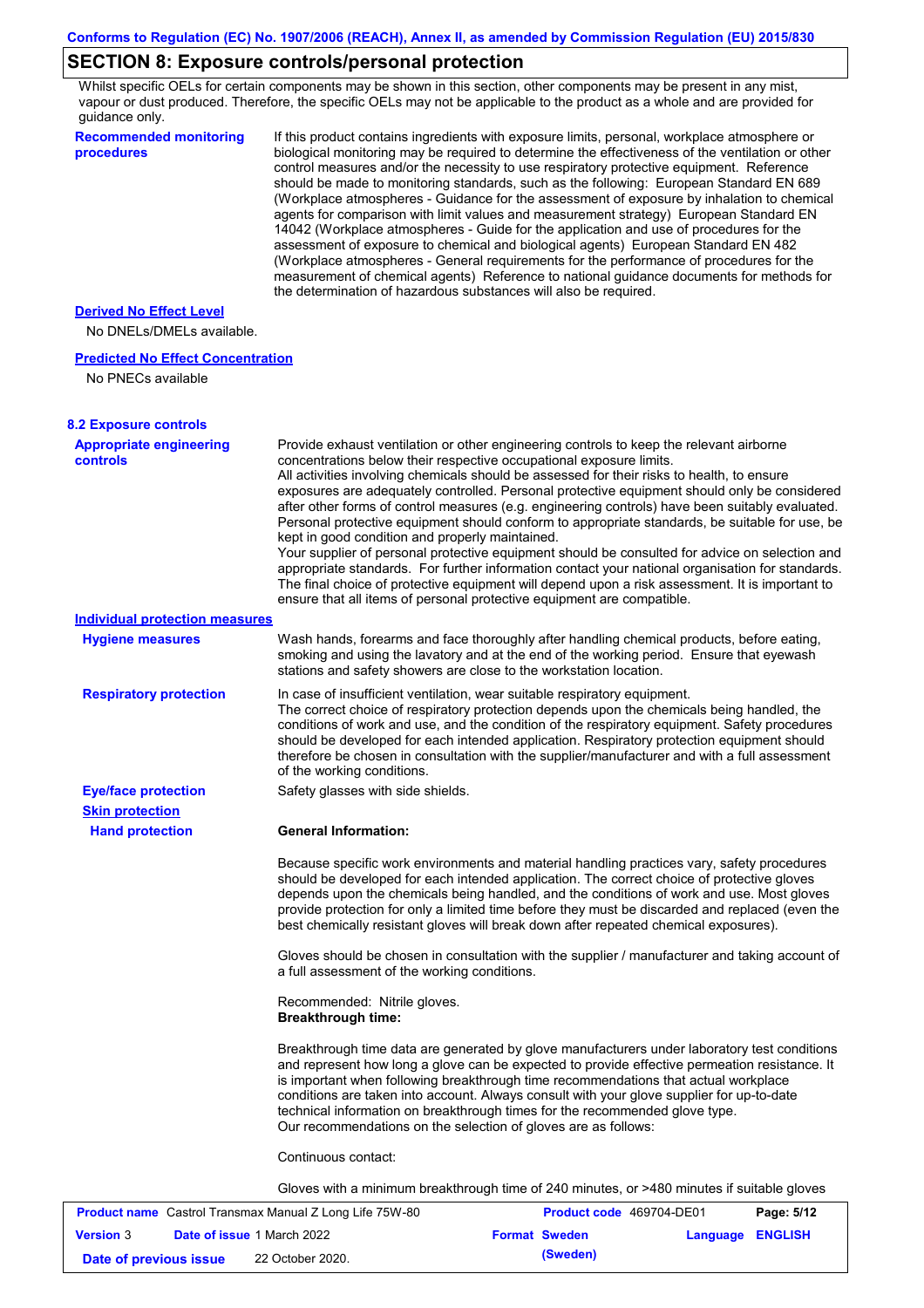## **SECTION 8: Exposure controls/personal protection**

| can be obtained.<br>If suitable gloves are not available to offer that level of protection, gloves with shorter<br>breakthrough times may be acceptable as long as appropriate glove maintenance and<br>replacement regimes are determined and adhered to.<br>Short-term / splash protection:<br>Recommended breakthrough times as above.<br>It is recognised that for short-term, transient exposures, gloves with shorter breakthrough times<br>may commonly be used. Therefore, appropriate maintenance and replacement regimes must<br>be determined and rigorously followed.<br><b>Glove Thickness:</b><br>For general applications, we recommend gloves with a thickness typically greater than 0.35 mm.<br>It should be emphasised that glove thickness is not necessarily a good predictor of glove<br>resistance to a specific chemical, as the permeation efficiency of the glove will be dependent<br>on the exact composition of the glove material. Therefore, glove selection should also be based<br>on consideration of the task requirements and knowledge of breakthrough times.<br>Glove thickness may also vary depending on the glove manufacturer, the glove type and the<br>glove model. Therefore, the manufacturers' technical data should always be taken into account<br>to ensure selection of the most appropriate glove for the task.<br>Note: Depending on the activity being conducted, gloves of varying thickness may be required<br>for specific tasks. For example:<br>• Thinner gloves (down to 0.1 mm or less) may be required where a high degree of manual<br>dexterity is needed. However, these gloves are only likely to give short duration protection and<br>would normally be just for single use applications, then disposed of.<br>• Thicker gloves (up to 3 mm or more) may be required where there is a mechanical (as well<br>as a chemical) risk i.e. where there is abrasion or puncture potential.<br><b>Skin and body</b><br>Use of protective clothing is good industrial practice.<br>Personal protective equipment for the body should be selected based on the task being<br>performed and the risks involved and should be approved by a specialist before handling this<br>product.<br>Cotton or polyester/cotton overalls will only provide protection against light superficial<br>contamination that will not soak through to the skin. Overalls should be laundered on a regular<br>basis. When the risk of skin exposure is high (e.g. when cleaning up spillages or if there is a<br>risk of splashing) then chemical resistant aprons and/or impervious chemical suits and boots<br>will be required.<br><b>Refer to standards:</b><br>Respiratory protection: EN 529<br>Gloves: EN 420, EN 374<br>Eye protection: EN 166<br>Filtering half-mask: EN 149<br>Filtering half-mask with valve: EN 405<br>Half-mask: EN 140 plus filter<br>Full-face mask: EN 136 plus filter<br>Particulate filters: EN 143<br>Gas/combined filters: EN 14387<br>Emissions from ventilation or work process equipment should be checked to ensure they<br><b>Environmental exposure</b><br>comply with the requirements of environmental protection legislation. In some cases, fume<br>controls<br>scrubbers, filters or engineering modifications to the process equipment will be necessary to<br>reduce emissions to acceptable levels. |  |
|----------------------------------------------------------------------------------------------------------------------------------------------------------------------------------------------------------------------------------------------------------------------------------------------------------------------------------------------------------------------------------------------------------------------------------------------------------------------------------------------------------------------------------------------------------------------------------------------------------------------------------------------------------------------------------------------------------------------------------------------------------------------------------------------------------------------------------------------------------------------------------------------------------------------------------------------------------------------------------------------------------------------------------------------------------------------------------------------------------------------------------------------------------------------------------------------------------------------------------------------------------------------------------------------------------------------------------------------------------------------------------------------------------------------------------------------------------------------------------------------------------------------------------------------------------------------------------------------------------------------------------------------------------------------------------------------------------------------------------------------------------------------------------------------------------------------------------------------------------------------------------------------------------------------------------------------------------------------------------------------------------------------------------------------------------------------------------------------------------------------------------------------------------------------------------------------------------------------------------------------------------------------------------------------------------------------------------------------------------------------------------------------------------------------------------------------------------------------------------------------------------------------------------------------------------------------------------------------------------------------------------------------------------------------------------------------------------------------------------------------------------------------------------------------------------------------------------------------------------------------------------------------------------------------------------------------------------------------------------------------------------------------------------------------------------------------------------------------------------------------------------------------------------------------------------------------------------------------------------------------------------------------------------------------------------------------------------------------------------------------------------------------|--|
|                                                                                                                                                                                                                                                                                                                                                                                                                                                                                                                                                                                                                                                                                                                                                                                                                                                                                                                                                                                                                                                                                                                                                                                                                                                                                                                                                                                                                                                                                                                                                                                                                                                                                                                                                                                                                                                                                                                                                                                                                                                                                                                                                                                                                                                                                                                                                                                                                                                                                                                                                                                                                                                                                                                                                                                                                                                                                                                                                                                                                                                                                                                                                                                                                                                                                                                                                                                              |  |
|                                                                                                                                                                                                                                                                                                                                                                                                                                                                                                                                                                                                                                                                                                                                                                                                                                                                                                                                                                                                                                                                                                                                                                                                                                                                                                                                                                                                                                                                                                                                                                                                                                                                                                                                                                                                                                                                                                                                                                                                                                                                                                                                                                                                                                                                                                                                                                                                                                                                                                                                                                                                                                                                                                                                                                                                                                                                                                                                                                                                                                                                                                                                                                                                                                                                                                                                                                                              |  |
|                                                                                                                                                                                                                                                                                                                                                                                                                                                                                                                                                                                                                                                                                                                                                                                                                                                                                                                                                                                                                                                                                                                                                                                                                                                                                                                                                                                                                                                                                                                                                                                                                                                                                                                                                                                                                                                                                                                                                                                                                                                                                                                                                                                                                                                                                                                                                                                                                                                                                                                                                                                                                                                                                                                                                                                                                                                                                                                                                                                                                                                                                                                                                                                                                                                                                                                                                                                              |  |
|                                                                                                                                                                                                                                                                                                                                                                                                                                                                                                                                                                                                                                                                                                                                                                                                                                                                                                                                                                                                                                                                                                                                                                                                                                                                                                                                                                                                                                                                                                                                                                                                                                                                                                                                                                                                                                                                                                                                                                                                                                                                                                                                                                                                                                                                                                                                                                                                                                                                                                                                                                                                                                                                                                                                                                                                                                                                                                                                                                                                                                                                                                                                                                                                                                                                                                                                                                                              |  |
|                                                                                                                                                                                                                                                                                                                                                                                                                                                                                                                                                                                                                                                                                                                                                                                                                                                                                                                                                                                                                                                                                                                                                                                                                                                                                                                                                                                                                                                                                                                                                                                                                                                                                                                                                                                                                                                                                                                                                                                                                                                                                                                                                                                                                                                                                                                                                                                                                                                                                                                                                                                                                                                                                                                                                                                                                                                                                                                                                                                                                                                                                                                                                                                                                                                                                                                                                                                              |  |
|                                                                                                                                                                                                                                                                                                                                                                                                                                                                                                                                                                                                                                                                                                                                                                                                                                                                                                                                                                                                                                                                                                                                                                                                                                                                                                                                                                                                                                                                                                                                                                                                                                                                                                                                                                                                                                                                                                                                                                                                                                                                                                                                                                                                                                                                                                                                                                                                                                                                                                                                                                                                                                                                                                                                                                                                                                                                                                                                                                                                                                                                                                                                                                                                                                                                                                                                                                                              |  |
|                                                                                                                                                                                                                                                                                                                                                                                                                                                                                                                                                                                                                                                                                                                                                                                                                                                                                                                                                                                                                                                                                                                                                                                                                                                                                                                                                                                                                                                                                                                                                                                                                                                                                                                                                                                                                                                                                                                                                                                                                                                                                                                                                                                                                                                                                                                                                                                                                                                                                                                                                                                                                                                                                                                                                                                                                                                                                                                                                                                                                                                                                                                                                                                                                                                                                                                                                                                              |  |
|                                                                                                                                                                                                                                                                                                                                                                                                                                                                                                                                                                                                                                                                                                                                                                                                                                                                                                                                                                                                                                                                                                                                                                                                                                                                                                                                                                                                                                                                                                                                                                                                                                                                                                                                                                                                                                                                                                                                                                                                                                                                                                                                                                                                                                                                                                                                                                                                                                                                                                                                                                                                                                                                                                                                                                                                                                                                                                                                                                                                                                                                                                                                                                                                                                                                                                                                                                                              |  |
|                                                                                                                                                                                                                                                                                                                                                                                                                                                                                                                                                                                                                                                                                                                                                                                                                                                                                                                                                                                                                                                                                                                                                                                                                                                                                                                                                                                                                                                                                                                                                                                                                                                                                                                                                                                                                                                                                                                                                                                                                                                                                                                                                                                                                                                                                                                                                                                                                                                                                                                                                                                                                                                                                                                                                                                                                                                                                                                                                                                                                                                                                                                                                                                                                                                                                                                                                                                              |  |
|                                                                                                                                                                                                                                                                                                                                                                                                                                                                                                                                                                                                                                                                                                                                                                                                                                                                                                                                                                                                                                                                                                                                                                                                                                                                                                                                                                                                                                                                                                                                                                                                                                                                                                                                                                                                                                                                                                                                                                                                                                                                                                                                                                                                                                                                                                                                                                                                                                                                                                                                                                                                                                                                                                                                                                                                                                                                                                                                                                                                                                                                                                                                                                                                                                                                                                                                                                                              |  |
|                                                                                                                                                                                                                                                                                                                                                                                                                                                                                                                                                                                                                                                                                                                                                                                                                                                                                                                                                                                                                                                                                                                                                                                                                                                                                                                                                                                                                                                                                                                                                                                                                                                                                                                                                                                                                                                                                                                                                                                                                                                                                                                                                                                                                                                                                                                                                                                                                                                                                                                                                                                                                                                                                                                                                                                                                                                                                                                                                                                                                                                                                                                                                                                                                                                                                                                                                                                              |  |
|                                                                                                                                                                                                                                                                                                                                                                                                                                                                                                                                                                                                                                                                                                                                                                                                                                                                                                                                                                                                                                                                                                                                                                                                                                                                                                                                                                                                                                                                                                                                                                                                                                                                                                                                                                                                                                                                                                                                                                                                                                                                                                                                                                                                                                                                                                                                                                                                                                                                                                                                                                                                                                                                                                                                                                                                                                                                                                                                                                                                                                                                                                                                                                                                                                                                                                                                                                                              |  |
|                                                                                                                                                                                                                                                                                                                                                                                                                                                                                                                                                                                                                                                                                                                                                                                                                                                                                                                                                                                                                                                                                                                                                                                                                                                                                                                                                                                                                                                                                                                                                                                                                                                                                                                                                                                                                                                                                                                                                                                                                                                                                                                                                                                                                                                                                                                                                                                                                                                                                                                                                                                                                                                                                                                                                                                                                                                                                                                                                                                                                                                                                                                                                                                                                                                                                                                                                                                              |  |

## **SECTION 9: Physical and chemical properties**

The conditions of measurement of all properties are at standard temperature and pressure unless otherwise indicated.

### **9.1 Information on basic physical and chemical properties**

| <b>Physical state</b>                                          | Liguid.         |                          |          |                |
|----------------------------------------------------------------|-----------------|--------------------------|----------|----------------|
| <b>Colour</b>                                                  | Blue.           |                          |          |                |
| <b>Odour</b>                                                   | Not available.  |                          |          |                |
| <b>Odour threshold</b>                                         | Not available.  |                          |          |                |
| pH                                                             | Not applicable. |                          |          |                |
| <b>Product name</b> Castrol Transmax Manual Z Long Life 75W-80 |                 | Product code 469704-DE01 |          | Page: 6/12     |
| <b>Version 3</b><br>Date of issue 1 March 2022                 |                 | <b>Format Sweden</b>     | Language | <b>ENGLISH</b> |
|                                                                |                 | (Sweden)                 |          |                |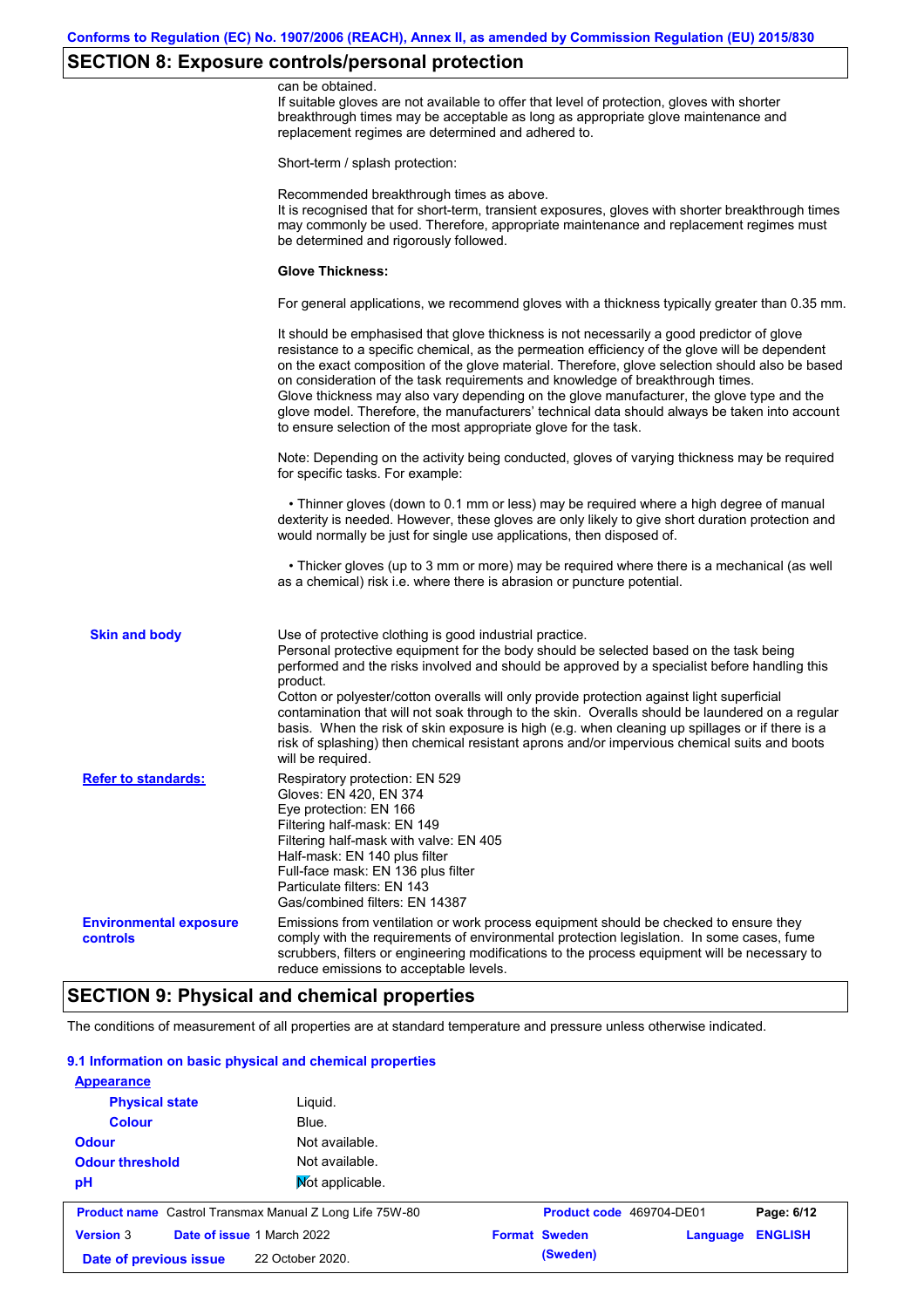# **SECTION 9: Physical and chemical properties**

| <b>Melting point/freezing point</b>                    | Not available.                        |
|--------------------------------------------------------|---------------------------------------|
| Initial boiling point and boiling<br>range             | Not available.                        |
| <b>Pour point</b>                                      | -57 $^{\circ}$ C                      |
| <b>Flash point</b>                                     | Open cup: >180°C (>356°F) [Cleveland] |
| <b>Evaporation rate</b>                                | Not available.                        |
| <b>Flammability (solid, gas)</b>                       | Not available.                        |
| <b>Upper/lower flammability or</b><br>explosive limits | Not available.                        |
| Vapour pressure                                        | Not available.                        |

|                                                   |                                                                                                           | Vapour Pressure at 20°C |             |                         | Vapour pressure at 50°C |                            |               |
|---------------------------------------------------|-----------------------------------------------------------------------------------------------------------|-------------------------|-------------|-------------------------|-------------------------|----------------------------|---------------|
|                                                   | <b>Ingredient name</b>                                                                                    | mm Hg kPa               |             | <b>Method</b>           | mm<br>Hg                | kPa                        | <b>Method</b> |
|                                                   | Dec-1-ene,<br>homopolymer,<br>hydrogenated                                                                | $\mathbf 0$             | $\mathbf 0$ | <b>ASTME</b><br>1194-87 |                         |                            |               |
|                                                   | Distillates (petroleum),<br>hydrotreated heavy<br>paraffinic                                              | < 0.08                  | < 0.011     | <b>ASTM D 5191</b>      |                         |                            |               |
|                                                   | Distillates (petroleum),<br>solvent-dewaxed<br>heavy paraffinic                                           | < 0.08                  | < 0.011     | <b>ASTM D 5191</b>      |                         |                            |               |
|                                                   | Distillates (petroleum),<br>hydrotreated light<br>paraffinic                                              | < 0.08                  | < 0.011     | <b>ASTM D 5191</b>      |                         |                            |               |
|                                                   | Distillates (petroleum),<br>solvent-dewaxed light<br>paraffinic                                           | < 0.08                  | < 0.011     | <b>ASTM D 5191</b>      |                         |                            |               |
| <b>Vapour density</b>                             | Not available.                                                                                            |                         |             |                         |                         |                            |               |
| <b>Relative density</b>                           | Not available.                                                                                            |                         |             |                         |                         |                            |               |
| <b>Density</b>                                    | <1000 kg/m <sup>3</sup> (<1 g/cm <sup>3</sup> ) at 15 <sup>°</sup> C                                      |                         |             |                         |                         |                            |               |
| <b>Solubility(ies)</b>                            | insoluble in water.                                                                                       |                         |             |                         |                         |                            |               |
| <b>Partition coefficient: n-octanol/</b><br>water | Mot applicable.                                                                                           |                         |             |                         |                         |                            |               |
| <b>Auto-ignition temperature</b>                  | <b>Ingredient name</b>                                                                                    |                         | °C          | $\mathsf{P}$            |                         | <b>Method</b>              |               |
|                                                   | Dec-1-ene, homopolymer,<br>hydrogenated                                                                   |                         | 343 to 369  |                         |                         | 649.4 to 696.2 ASTM D 2159 |               |
| <b>Decomposition temperature</b>                  | Not available.                                                                                            |                         |             |                         |                         |                            |               |
| <b>Viscosity</b>                                  | Kinematic: 53.9 mm <sup>2</sup> /s (53.9 cSt) at 40°C<br>Kinematic: 9 mm <sup>2</sup> /s (9 cSt) at 100°C |                         |             |                         |                         |                            |               |
| <b>Explosive properties</b>                       | Not available.                                                                                            |                         |             |                         |                         |                            |               |
| <b>Oxidising properties</b>                       | Not available.                                                                                            |                         |             |                         |                         |                            |               |
| <b>Particle characteristics</b>                   |                                                                                                           |                         |             |                         |                         |                            |               |
| <b>Median particle size</b>                       | Mot applicable.                                                                                           |                         |             |                         |                         |                            |               |
| 9.2 Other information                             |                                                                                                           |                         |             |                         |                         |                            |               |
| No additional information.                        |                                                                                                           |                         |             |                         |                         |                            |               |

## **SECTION 10: Stability and reactivity**

| <b>10.1 Reactivity</b>                                                                                            | No specific test data available for this product. Refer to Conditions to avoid and Incompatible<br>materials for additional information.                                |  |                          |          |                |  |
|-------------------------------------------------------------------------------------------------------------------|-------------------------------------------------------------------------------------------------------------------------------------------------------------------------|--|--------------------------|----------|----------------|--|
| <b>10.2 Chemical stability</b>                                                                                    | The product is stable.                                                                                                                                                  |  |                          |          |                |  |
| <b>10.3 Possibility of</b><br>hazardous reactions                                                                 | Under normal conditions of storage and use, hazardous reactions will not occur.<br>Under normal conditions of storage and use, hazardous polymerisation will not occur. |  |                          |          |                |  |
| <b>10.4 Conditions to avoid</b>                                                                                   | Avoid all possible sources of ignition (spark or flame).                                                                                                                |  |                          |          |                |  |
| <b>10.5 Incompatible materials</b><br>Reactive or incompatible with the following materials: oxidising materials. |                                                                                                                                                                         |  |                          |          |                |  |
| <b>Product name</b> Castrol Transmax Manual Z Long Life 75W-80                                                    |                                                                                                                                                                         |  | Product code 469704-DE01 |          | Page: 7/12     |  |
| Date of issue 1 March 2022<br><b>Version 3</b>                                                                    |                                                                                                                                                                         |  | <b>Format Sweden</b>     | Language | <b>ENGLISH</b> |  |
| Date of previous issue                                                                                            | 22 October 2020.                                                                                                                                                        |  | (Sweden)                 |          |                |  |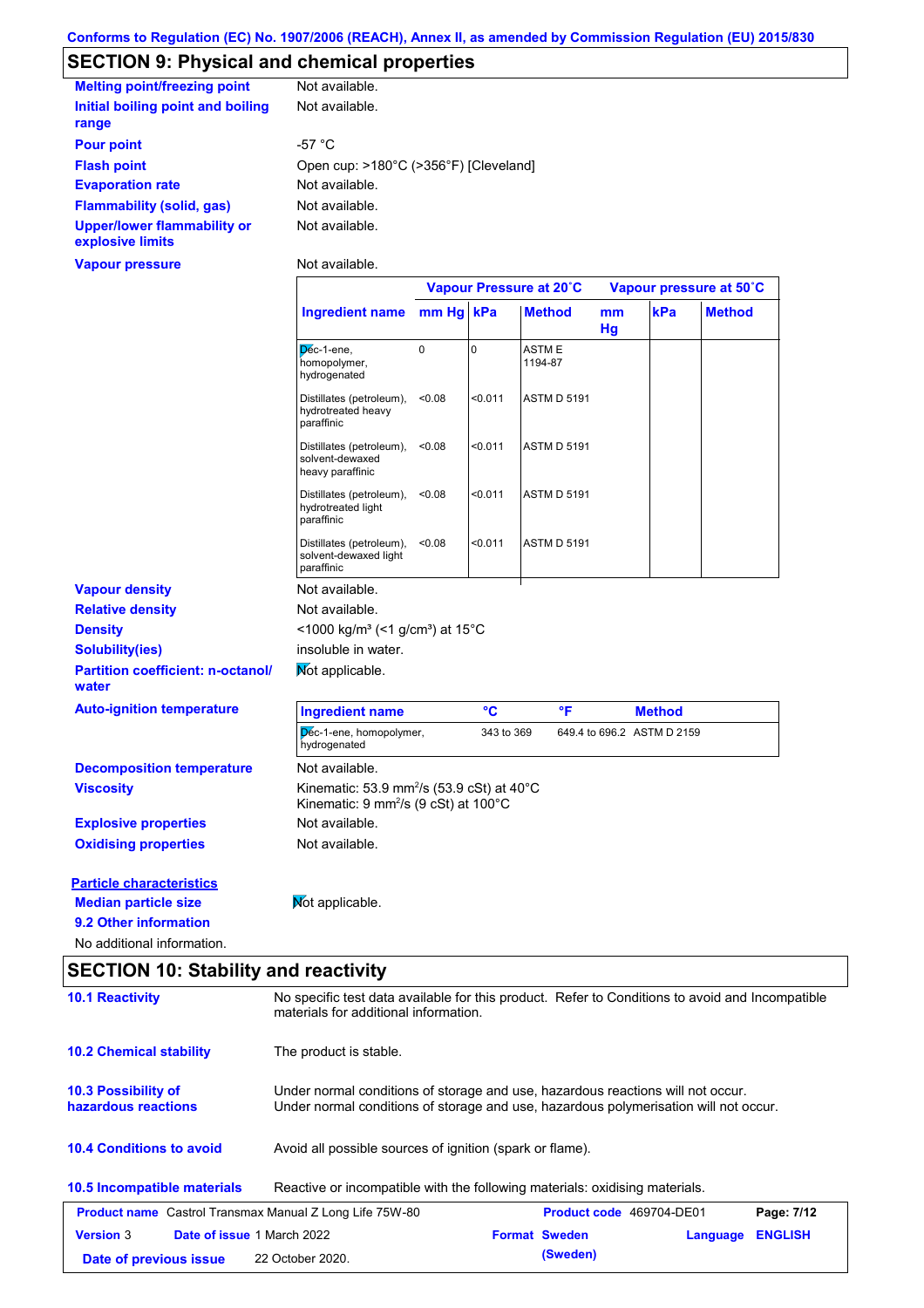## **SECTION 10: Stability and reactivity**

Under normal conditions of storage and use, hazardous decomposition products should not be produced.

## **decomposition products SECTION 11: Toxicological information**

### **11.1 Information on toxicological effects**

### **Acute toxicity estimates**

**10.6 Hazardous** 

| <b>Product/ingredient name</b>                                                                                                      |                                                                                                                             | Oral (mg/<br>kg) | <b>Dermal</b><br>(mg/kg) | <b>Inhalation</b><br>(gases)<br>(ppm) | <b>Inhalation</b><br>(vapours)<br>(mg/l) | <b>Inhalation</b><br>(dusts<br>and mists)<br>(mg/l) |
|-------------------------------------------------------------------------------------------------------------------------------------|-----------------------------------------------------------------------------------------------------------------------------|------------------|--------------------------|---------------------------------------|------------------------------------------|-----------------------------------------------------|
| Amines, C12-14-alkyl, reaction products with<br>hexanol, phosphorus oxide (P2O5), phosphorus<br>sulphide (P2S5) and propylene oxide |                                                                                                                             | 500              | N/A                      | N/A                                   | N/A                                      | N/A                                                 |
| <b>Information on likely</b><br>routes of exposure                                                                                  | Routes of entry anticipated: Dermal, Inhalation.                                                                            |                  |                          |                                       |                                          |                                                     |
| <b>Potential acute health effects</b>                                                                                               |                                                                                                                             |                  |                          |                                       |                                          |                                                     |
| <b>Inhalation</b>                                                                                                                   | Vapour inhalation under ambient conditions is not normally a problem due to low vapour<br>pressure.                         |                  |                          |                                       |                                          |                                                     |
| <b>Ingestion</b>                                                                                                                    | No known significant effects or critical hazards.                                                                           |                  |                          |                                       |                                          |                                                     |
| <b>Skin contact</b>                                                                                                                 | Defatting to the skin. May cause skin dryness and irritation.                                                               |                  |                          |                                       |                                          |                                                     |
| <b>Eye contact</b>                                                                                                                  | No known significant effects or critical hazards.                                                                           |                  |                          |                                       |                                          |                                                     |
| Symptoms related to the physical, chemical and toxicological characteristics                                                        |                                                                                                                             |                  |                          |                                       |                                          |                                                     |
| <b>Inhalation</b>                                                                                                                   | May be harmful by inhalation if exposure to vapour, mists or fumes resulting from thermal<br>decomposition products occurs. |                  |                          |                                       |                                          |                                                     |
| <b>Ingestion</b>                                                                                                                    | No specific data.                                                                                                           |                  |                          |                                       |                                          |                                                     |
| <b>Skin contact</b>                                                                                                                 | Adverse symptoms may include the following:<br>irritation<br>dryness<br>cracking                                            |                  |                          |                                       |                                          |                                                     |
| <b>Eye contact</b>                                                                                                                  | No specific data.                                                                                                           |                  |                          |                                       |                                          |                                                     |
| Delayed and immediate effects as well as chronic effects from short and long-term exposure                                          |                                                                                                                             |                  |                          |                                       |                                          |                                                     |
| <b>Inhalation</b>                                                                                                                   | Overexposure to the inhalation of airborne droplets or aerosols may cause irritation of the<br>respiratory tract.           |                  |                          |                                       |                                          |                                                     |
| <b>Ingestion</b>                                                                                                                    | Ingestion of large quantities may cause nausea and diarrhoea.                                                               |                  |                          |                                       |                                          |                                                     |
| <b>Skin contact</b>                                                                                                                 | Prolonged or repeated contact can defat the skin and lead to irritation and/or dermatitis.                                  |                  |                          |                                       |                                          |                                                     |
| <b>Eye contact</b>                                                                                                                  | Potential risk of transient stinging or redness if accidental eye contact occurs.                                           |                  |                          |                                       |                                          |                                                     |
| <b>Potential chronic health effects</b>                                                                                             |                                                                                                                             |                  |                          |                                       |                                          |                                                     |
| <b>General</b>                                                                                                                      | No known significant effects or critical hazards.                                                                           |                  |                          |                                       |                                          |                                                     |
| <b>Carcinogenicity</b>                                                                                                              | No known significant effects or critical hazards.                                                                           |                  |                          |                                       |                                          |                                                     |
| <b>Mutagenicity</b>                                                                                                                 | No known significant effects or critical hazards.                                                                           |                  |                          |                                       |                                          |                                                     |
| <b>Developmental effects</b>                                                                                                        | No known significant effects or critical hazards.                                                                           |                  |                          |                                       |                                          |                                                     |
| <b>Fertility effects</b>                                                                                                            | No known significant effects or critical hazards.                                                                           |                  |                          |                                       |                                          |                                                     |

## **SECTION 12: Ecological information**

### **12.1 Toxicity**

**Environmental hazards** Not classified as dangerous

### **12.2 Persistence and degradability**

Not expected to be rapidly degradable.

#### **12.3 Bioaccumulative potential**

This product is not expected to bioaccumulate through food chains in the environment.

| <b>12.4 Mobility in soil</b>                          |                            |                                                                      |                                 |          |                |
|-------------------------------------------------------|----------------------------|----------------------------------------------------------------------|---------------------------------|----------|----------------|
| <b>Soil/water partition</b><br>coefficient $(K_{oc})$ |                            | Not available.                                                       |                                 |          |                |
| <b>Mobility</b>                                       |                            | Spillages may penetrate the soil causing ground water contamination. |                                 |          |                |
|                                                       |                            |                                                                      |                                 |          |                |
|                                                       |                            | <b>Product name</b> Castrol Transmax Manual Z Long Life 75W-80       | <b>Product code</b> 469704-DE01 |          | Page: 8/12     |
| <b>Version 3</b>                                      | Date of issue 1 March 2022 |                                                                      | <b>Format Sweden</b>            | Language | <b>ENGLISH</b> |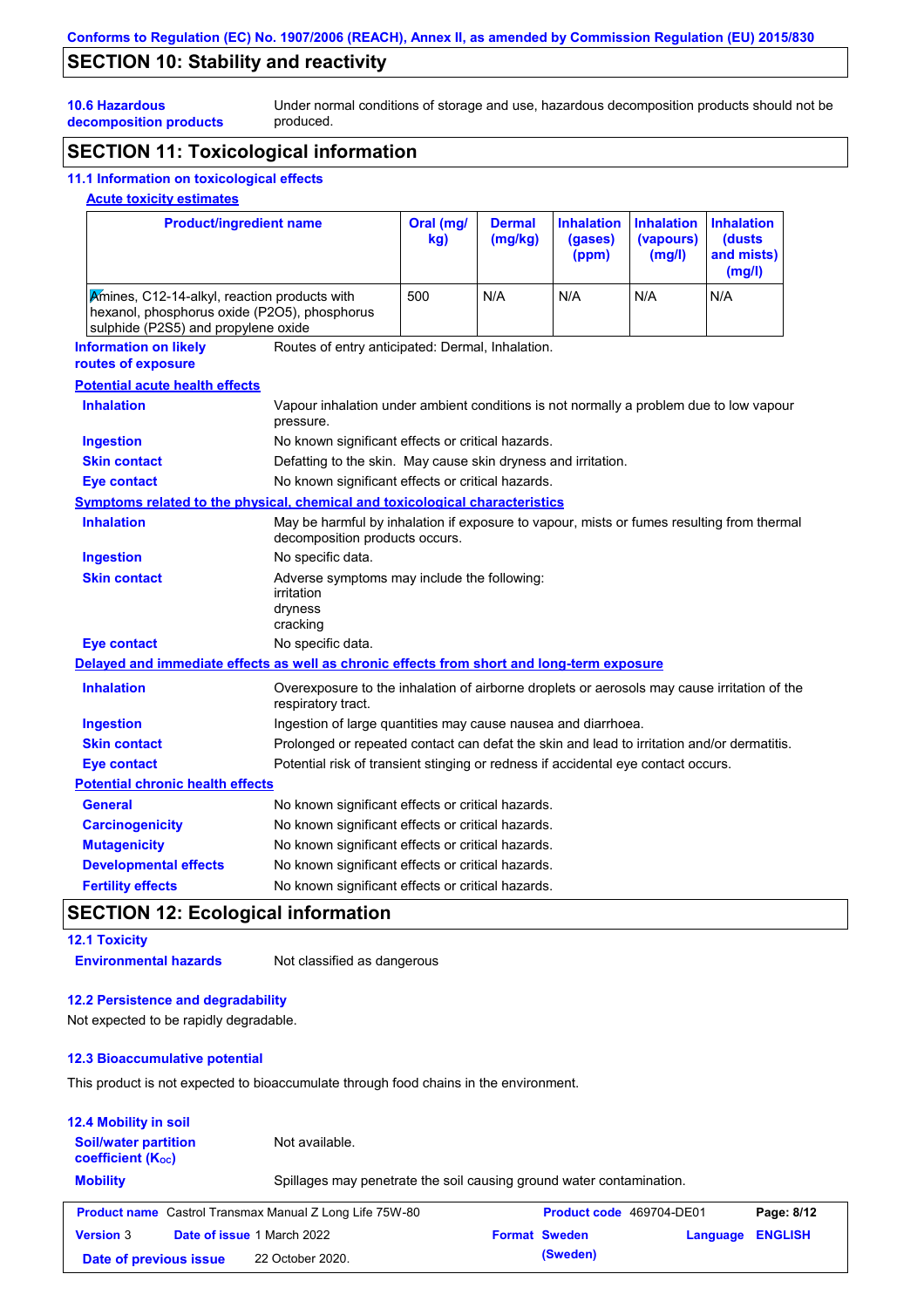### **SECTION 12: Ecological information**

#### **12.5 Results of PBT and vPvB assessment**

Product does not meet the criteria for PBT or vPvB according to Regulation (EC) No. 1907/2006, Annex XIII.

#### **12.6 Other adverse effects**

**Other ecological information**

Spills may form a film on water surfaces causing physical damage to organisms. Oxygen transfer could also be impaired.

### **SECTION 13: Disposal considerations**

#### **13.1 Waste treatment methods**

#### **Product**

**Methods of disposal**

Where possible, arrange for product to be recycled. Dispose of via an authorised person/ licensed waste disposal contractor in accordance with local regulations.

## **Hazardous waste** Yes.

|  | European waste catalogue (EWC) |  |  |  |
|--|--------------------------------|--|--|--|
|--|--------------------------------|--|--|--|

| Waste code | <b>Waste designation</b>                                                                                                    |
|------------|-----------------------------------------------------------------------------------------------------------------------------|
| $130206*$  | synthetic engine, gear and lubricating oils                                                                                 |
|            | However, deviation from the intended use and/or the presence of any potential contaminants may require an alternative waste |

r the presence or any potential contaminants may require an alternative wa disposal code to be assigned by the end user.

#### **Packaging**

**Methods of disposal Special precautions** Where possible, arrange for product to be recycled. Dispose of via an authorised person/ licensed waste disposal contractor in accordance with local regulations. This material and its container must be disposed of in a safe way. Empty containers or liners may retain some product residues. Avoid dispersal of spilt material and runoff and contact with soil, waterways, drains and sewers. **References** Commission 2014/955/EU Directive 2008/98/EC

### **SECTION 14: Transport information**

|                                           | <b>ADR/RID</b> | <b>ADN</b>     | <b>IMDG</b>    | <b>IATA</b>    |
|-------------------------------------------|----------------|----------------|----------------|----------------|
| 14.1 UN number                            | Not regulated. | Not regulated. | Not regulated. | Not regulated. |
| 14.2 UN proper<br>shipping name           |                |                |                |                |
| <b>14.3 Transport</b><br>hazard class(es) |                |                | -              |                |
| 14.4 Packing<br>group                     |                |                | -              |                |
| 14.5<br><b>Environmental</b><br>hazards   | No.            | No.            | No.            | No.            |
| <b>Additional</b><br><b>information</b>   |                |                | -              |                |

**14.6 Special precautions for user** Not available.

**14.7 Transport in bulk according to IMO instruments**

Not available.

|                        | <b>Product name</b> Castrol Transmax Manual Z Long Life 75W-80 | Product code 469704-DE01 |                         | Page: 9/12 |
|------------------------|----------------------------------------------------------------|--------------------------|-------------------------|------------|
| <b>Version</b> 3       | <b>Date of issue 1 March 2022</b>                              | <b>Format Sweden</b>     | <b>Language ENGLISH</b> |            |
| Date of previous issue | 22 October 2020.                                               | (Sweden)                 |                         |            |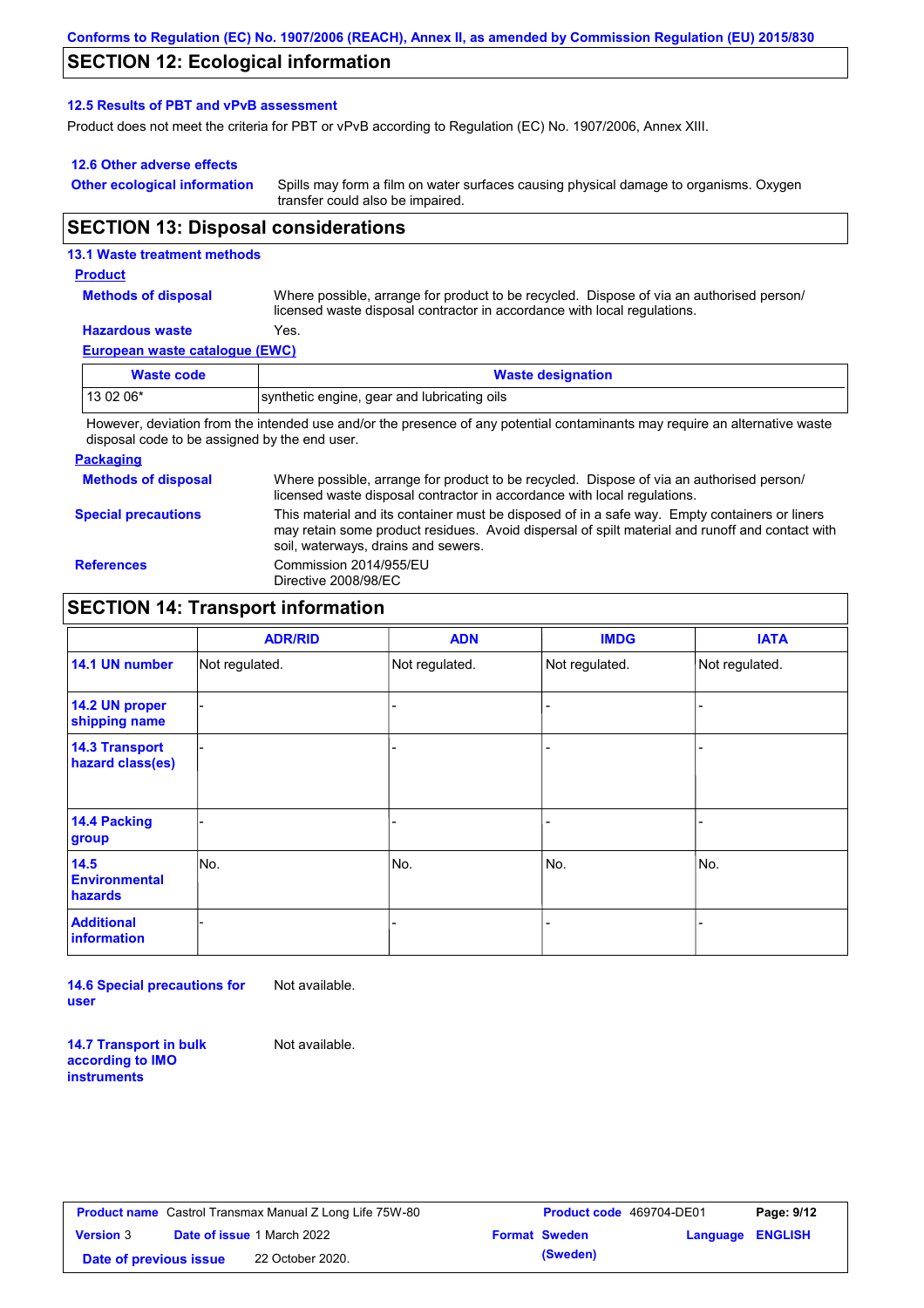## **SECTION 15: Regulatory information**

|                                                                                                                                                          | 15.1 Safety, health and environmental regulations/legislation specific for the substance or mixture                                                                                       |
|----------------------------------------------------------------------------------------------------------------------------------------------------------|-------------------------------------------------------------------------------------------------------------------------------------------------------------------------------------------|
| EU Regulation (EC) No. 1907/2006 (REACH)                                                                                                                 |                                                                                                                                                                                           |
| <b>Annex XIV - List of substances subject to authorisation</b>                                                                                           |                                                                                                                                                                                           |
| <b>Annex XIV</b>                                                                                                                                         |                                                                                                                                                                                           |
| None of the components are listed.                                                                                                                       |                                                                                                                                                                                           |
| <b>Substances of very high concern</b>                                                                                                                   |                                                                                                                                                                                           |
| None of the components are listed.                                                                                                                       |                                                                                                                                                                                           |
| EU Regulation (EC) No. 1907/2006 (REACH)                                                                                                                 |                                                                                                                                                                                           |
| <b>Annex XVII - Restrictions</b><br>on the manufacture,<br>placing on the market<br>and use of certain<br>dangerous substances,<br>mixtures and articles | Not applicable.                                                                                                                                                                           |
| <b>Other regulations</b>                                                                                                                                 |                                                                                                                                                                                           |
| <b>REACH Status</b>                                                                                                                                      | The company, as identified in Section 1, sells this product in the EU in compliance with the<br>current requirements of REACH.                                                            |
| <b>United States inventory</b><br>(TSCA 8b)                                                                                                              | All components are active or exempted.                                                                                                                                                    |
| <b>Australia inventory (AIIC)</b>                                                                                                                        | All components are listed or exempted.                                                                                                                                                    |
| <b>Canada inventory</b>                                                                                                                                  | All components are listed or exempted.                                                                                                                                                    |
| <b>China inventory (IECSC)</b>                                                                                                                           | All components are listed or exempted.                                                                                                                                                    |
| <b>Japan inventory (CSCL)</b>                                                                                                                            | At least one component is not listed.                                                                                                                                                     |
| <b>Korea inventory (KECI)</b>                                                                                                                            | All components are listed or exempted.                                                                                                                                                    |
| <b>Philippines inventory</b><br>(PICCS)                                                                                                                  | At least one component is not listed.                                                                                                                                                     |
| <b>Taiwan Chemical</b><br><b>Substances Inventory</b><br>(TCSI)                                                                                          | All components are listed or exempted.                                                                                                                                                    |
| Ozone depleting substances (1005/2009/EU)<br>Not listed.                                                                                                 |                                                                                                                                                                                           |
| Prior Informed Consent (PIC) (649/2012/EU)                                                                                                               |                                                                                                                                                                                           |
| Not listed.                                                                                                                                              |                                                                                                                                                                                           |
| <b>Persistent Organic Pollutants</b><br>Not listed.                                                                                                      |                                                                                                                                                                                           |
| <b>EU - Water framework directive - Priority substances</b><br>None of the components are listed.                                                        |                                                                                                                                                                                           |
| <b>Seveso Directive</b>                                                                                                                                  |                                                                                                                                                                                           |
| This product is not controlled under the Seveso Directive.                                                                                               |                                                                                                                                                                                           |
| <b>15.2 Chemical safety</b><br>assessment                                                                                                                | A Chemical Safety Assessment has been carried out for one or more of the substances within<br>this mixture. A Chemical Safety Assessment has not been carried out for the mixture itself. |

# **SECTION 16: Other information**

| <b>Abbreviations and acronyms</b> | ADN = European Provisions concerning the International Carriage of Dangerous Goods by<br>Inland Waterway |
|-----------------------------------|----------------------------------------------------------------------------------------------------------|
|                                   | ADR = The European Agreement concerning the International Carriage of Dangerous Goods by                 |
|                                   | Road                                                                                                     |
|                                   | $ATE =$ Acute Toxicity Estimate                                                                          |
|                                   | <b>BCF</b> = Bioconcentration Factor                                                                     |
|                                   | CAS = Chemical Abstracts Service                                                                         |
|                                   | CLP = Classification, Labelling and Packaging Regulation [Regulation (EC) No. 1272/2008]                 |
|                                   | CSA = Chemical Safety Assessment                                                                         |
|                                   | CSR = Chemical Safety Report                                                                             |
|                                   | DMEL = Derived Minimal Effect Level                                                                      |
|                                   | DNEL = Derived No Effect Level                                                                           |
|                                   | EINECS = European Inventory of Existing Commercial chemical Substances                                   |
|                                   | ES = Exposure Scenario                                                                                   |

| <b>Product name</b> Castrol Transmax Manual Z Long Life 75W-80 |  |                                   | <b>Product code</b> 469704-DE01 | Page: 10/12          |                  |  |
|----------------------------------------------------------------|--|-----------------------------------|---------------------------------|----------------------|------------------|--|
| <b>Version</b> 3                                               |  | <b>Date of issue 1 March 2022</b> |                                 | <b>Format Sweden</b> | Language ENGLISH |  |
| Date of previous issue                                         |  | 22 October 2020.                  |                                 | (Sweden)             |                  |  |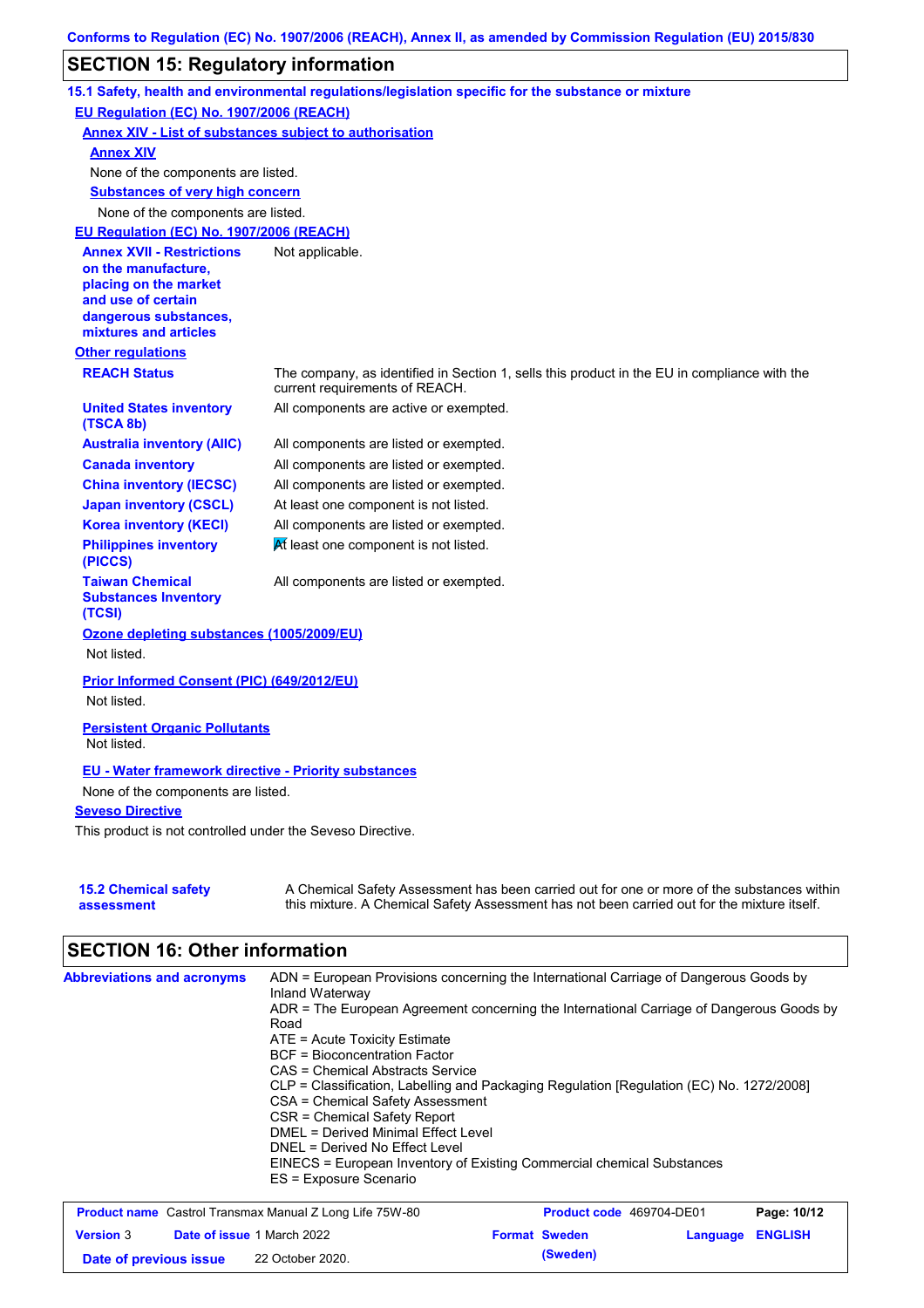### **SECTION 16: Other information**

| EUH statement = CLP-specific Hazard statement                                           |
|-----------------------------------------------------------------------------------------|
| EWC = European Waste Catalogue                                                          |
| GHS = Globally Harmonized System of Classification and Labelling of Chemicals           |
| IATA = International Air Transport Association                                          |
| IBC = Intermediate Bulk Container                                                       |
| <b>IMDG = International Maritime Dangerous Goods</b>                                    |
| LogPow = logarithm of the octanol/water partition coefficient                           |
| MARPOL = International Convention for the Prevention of Pollution From Ships, 1973 as   |
| modified by the Protocol of 1978. ("Marpol" = marine pollution)                         |
| OECD = Organisation for Economic Co-operation and Development                           |
| PBT = Persistent, Bioaccumulative and Toxic                                             |
| PNEC = Predicted No Effect Concentration                                                |
| REACH = Registration, Evaluation, Authorisation and Restriction of Chemicals Regulation |
| [Requlation (EC) No. 1907/2006]                                                         |
| RID = The Regulations concerning the International Carriage of Dangerous Goods by Rail  |
| <b>RRN = REACH Registration Number</b>                                                  |
| SADT = Self-Accelerating Decomposition Temperature                                      |
| SVHC = Substances of Very High Concern                                                  |
| STOT-RE = Specific Target Organ Toxicity - Repeated Exposure                            |
| STOT-SE = Specific Target Organ Toxicity - Single Exposure                              |
| TWA = Time weighted average                                                             |
| $UN = United Nations$                                                                   |
| $UVCB = Complex\;hydrocarbon\; substance$                                               |
| VOC = Volatile Organic Compound                                                         |
| vPvB = Very Persistent and Very Bioaccumulative                                         |
| Varies = may contain one or more of the following 64741-88-4 / RRN 01-2119488706-23.    |
| 64741-89-5 / RRN 01-2119487067-30, 64741-95-3 / RRN 01-2119487081-40, 64741-96-4/ RRN   |
| 01-2119483621-38, 64742-01-4 / RRN 01-2119488707-21, 64742-44-5 / RRN                   |
| 01-2119985177-24, 64742-45-6, 64742-52-5 / RRN 01-2119467170-45, 64742-53-6 / RRN       |
| 01-2119480375-34, 64742-54-7 / RRN 01-2119484627-25, 64742-55-8 / RRN                   |
| 01-2119487077-29, 64742-56-9 / RRN 01-2119480132-48, 64742-57-0 / RRN                   |
| 01-2119489287-22, 64742-58-1, 64742-62-7 / RRN 01-2119480472-38, 64742-63-8,            |
| 64742-65-0 / RRN 01-2119471299-27, 64742-70-7 / RRN 01-2119487080-42, 72623-85-9 /      |
| RRN 01-2119555262-43, 72623-86-0 / RRN 01-2119474878-16, 72623-87-1 / RRN               |
| 01-2119474889-13                                                                        |

#### **Procedure used to derive the classification according to Regulation (EC) No. 1272/2008 [CLP/GHS]**

| <b>Classification</b>                                                                          |                                                                                          | <b>Justification</b>                                                                                                                                                                                                 |
|------------------------------------------------------------------------------------------------|------------------------------------------------------------------------------------------|----------------------------------------------------------------------------------------------------------------------------------------------------------------------------------------------------------------------|
| Not classified.                                                                                |                                                                                          |                                                                                                                                                                                                                      |
| H302<br><b>Full text of abbreviated H</b><br>H304<br><b>statements</b><br>H317<br>H319<br>H411 |                                                                                          | Harmful if swallowed.<br>May be fatal if swallowed and enters airways.<br>May cause an allergic skin reaction.<br>Causes serious eye irritation.<br>Toxic to aquatic life with long lasting effects.                 |
| <b>Full text of classifications</b><br>[CLP/GHS]                                               | <b>Acute Tox. 4</b><br>Aquatic Chronic 2<br>Asp. Tox. 1<br>Eye Irrit. 2<br>Skin Sens, 1B | <b>ACUTE TOXICITY - Category 4</b><br>LONG-TERM (CHRONIC) AQUATIC HAZARD - Category 2<br><b>ASPIRATION HAZARD - Category 1</b><br>SERIOUS EYE DAMAGE/EYE IRRITATION - Category 2<br>SKIN SENSITISATION - Category 1B |
| <b>History</b>                                                                                 |                                                                                          |                                                                                                                                                                                                                      |
| Date of issue/ Date of<br>revision                                                             | 01/03/2022.                                                                              |                                                                                                                                                                                                                      |
| Date of previous issue                                                                         | 22/10/2020.                                                                              |                                                                                                                                                                                                                      |

**Prepared by Product Stewardship** 

**Indicates information that has changed from previously issued version.**

#### **Notice to reader**

All reasonably practicable steps have been taken to ensure this data sheet and the health, safety and environmental information contained in it is accurate as of the date specified below. No warranty or representation, express or implied is made as to the accuracy or completeness of the data and information in this data sheet.

The data and advice given apply when the product is sold for the stated application or applications. You should not use the product other than for the stated application or applications without seeking advice from BP Group.

It is the user's obligation to evaluate and use this product safely and to comply with all applicable laws and regulations. The BP Group shall not be responsible for any damage or injury resulting from use, other than the stated product use of the material, from any failure to adhere to recommendations, or from any hazards inherent in the nature of the material. Purchasers of the product for supply to a third party for use at work, have a duty to take all necessary steps to ensure that any person handling or using the product is provided with the information in this sheet. Employers have a duty to tell employees and others who may be affected of any hazards described in this sheet and of any precautions that should be taken. You can contact the BP Group to

| <b>Product name</b> Castrol Transmax Manual Z Long Life 75W-80 |  |                                   |  | <b>Product code</b> 469704-DE01<br>Page: 11/12 |                  |  |
|----------------------------------------------------------------|--|-----------------------------------|--|------------------------------------------------|------------------|--|
| <b>Version 3</b>                                               |  | <b>Date of issue 1 March 2022</b> |  | <b>Format Sweden</b>                           | Language ENGLISH |  |
| Date of previous issue                                         |  | 22 October 2020.                  |  | (Sweden)                                       |                  |  |